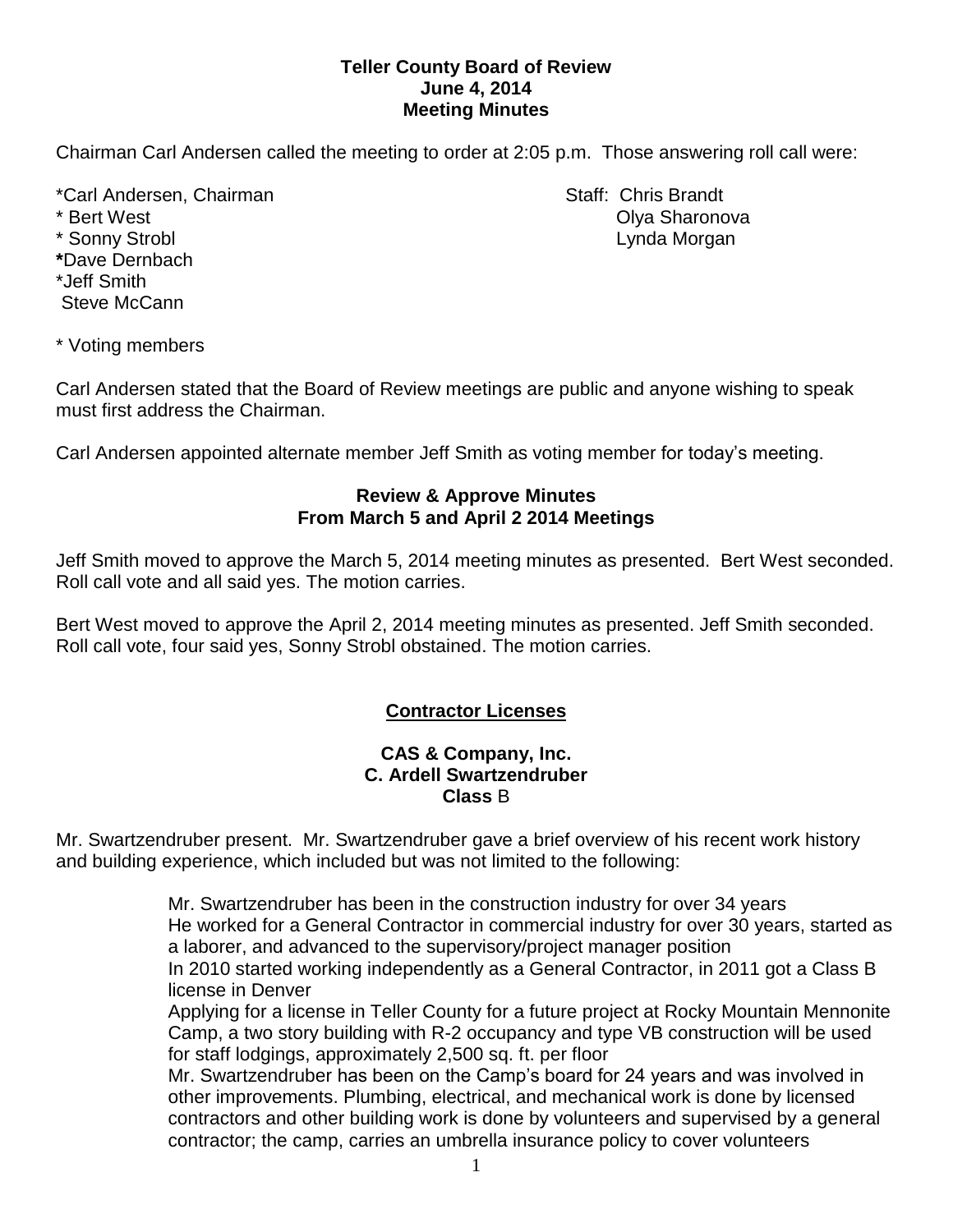Carl Andersen opened this matter up for public comment. No public comment. Close public comment.

Chris Brandt indicated everything was in order with the State.

Bert West moved to grant CAS & Company, Inc., with C. Ardell Swartzendruber as the examinee, a Class B License. Jeff Smith seconded. Roll call vote and all said yes. The motion carries.

### **Petra Homes, Inc. Mark Kohlman Class C**

Mr. Kohlman present. Mr. Kohlman gave a brief overview of his recent work history and building experience, which included but was not limited to the following:

> Mr. Kohlman has been a General Contractor in New Mexico since 1976, working on commercial and residential projects

He obtained his residential contractor license in Colorado Springs in 1996, since then he got licensed in Douglas County and has been rebuilding residences damaged by the Waldo Canyon and BlackForest fires

His residential projects won  $1<sup>st</sup>$  and  $2<sup>nd</sup>$  places in the Parade of Homes between the years of 1997 to 2005, the projects ranged from \$300,000-\$1,000,000

There was further discussion between the applicant and the Board, which included but was not limited to the following:

Packet does not have current certificate of liability insurance, needs to be provided prior to issuance of license

Carl Andersen opened this matter up for public comment. No public comment. Close public comment.

Chris Brandt indicated everything was in order with the State; however stated that one of the application's questions was not answered.

> Mr. Kohlman took a few minutes and filled in the required information on the original application

Dave Dernbach moved to grant Petra Homes, Inc., with Mark Kohlman as the examinee, a Class C License, conditioned upon receipt of a current Certificate of Liability Insurance. Sonny Strobl seconded. Roll call vote and all said yes. The motion carries.

#### **High West Siding and Windows, Inc. Jeremy R. Little Class C**

Mr. Little present. Mr. Little gave a brief overview of his recent work history and building experience, which included but was not limited to the following:

> Mr. Little holds an El Paso Class C license, he mostly installs sunrooms An additional letter of reference from Sherman Suits Construction Services was presented to the Board Most of the letters reference interior remodel work